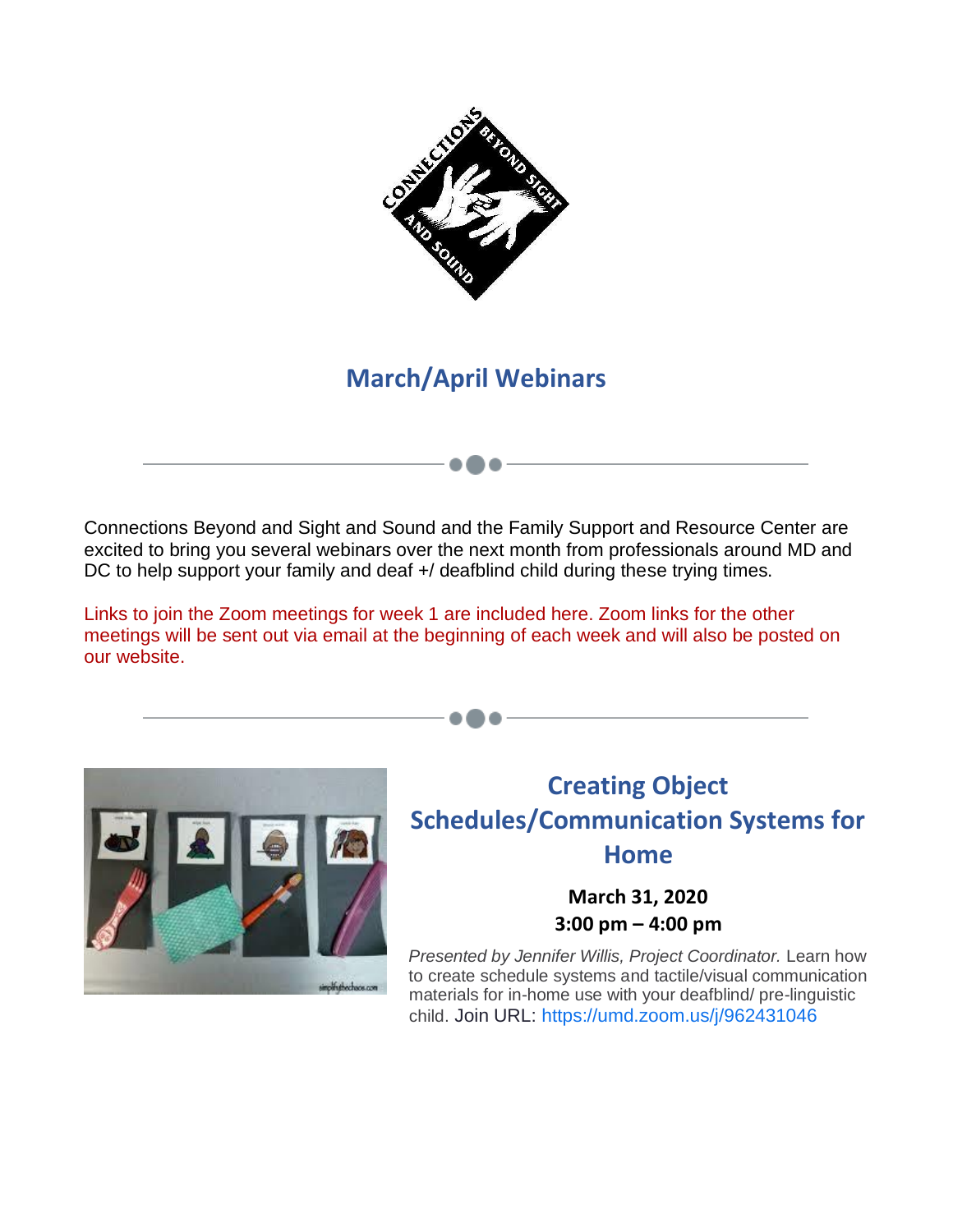# $CVI$

# Cortical Visual Impairment

# **Introduction to the 10 Characteristics of CVI**

#### **April 2, 2020 3:00 pm – 4:00 pm**

*Presented by Dr. Rebecca Hommer, CVI endorsed TVI and Educational Specialist.* This session will provide an overview of the 10 characteristics of CVI and how these can impact your child's use of his/her functional vision. Join URL: [https://umd.zoom.us/j/868058174](https://urldefense.com/v3/__http:/r20.rs6.net/tn.jsp?f=001smxVPl3Qo9P0Si4Tb3Pt4jayVlrfe9TXqN7ad3Ct5FuOyYtIlvIxLCEcbnsd9caQuSLMlP4EVGTj2lwGQFZORlHkIrMrBp8joYXTOnMVw6FzIG9euRSimP6a6hEjAHlGUtT5L8ZQto-DUVuoyz-eCSDj05nCjnrc&c=-586vX-d4mMQ4AgAFTAo7ZuToFPoDO4ImsNROjujxyZU9yisPMQNKQ==&ch=Gdt1CMxAX_sdk77zPH21Tv7yPSmHV_4PjNSoaShqlPpRKUioi71T1Q==__;!!JYXjzlvb!x3GWJWZQjM9DhTMHvmTfbVA9tsyXrjssm_onW1aLb3svdQpzxEEiYDLrAIdhAT4$)



### **Family Happy Hour**

**April 6, 2020 3:00 pm – 4:00 pm** 

*Presented by Cheri Dowling of the Family Support and Resource Center and Jennifer Willis.* Join us for a discussion with parents and caregivers about your family's needs during these trying times.



## **Basic ASL Vocabulary for Families**

**April 8, 2020 3:00 pm – 4:00 pm**

*Presented by Maryland School for the Deaf ASL Teacher Edna Johnston and MD Teacher of the Deaf Louise Rollins.* Come learn/review/practice some key ASL vocabulary to use with your child during routines and playtime at home.



# **Materials to Use & Activities to Do with Your Child with CVI at Home**

#### **April 10, 2020 3:00 pm – 4:00 pm**

*Presented by CVI expert Dr. Sandra Newcomb*. Now that you've learned the basics of CVI, join us for a review of materials you should have around the house and activities that you can do to support your child's CVI needs.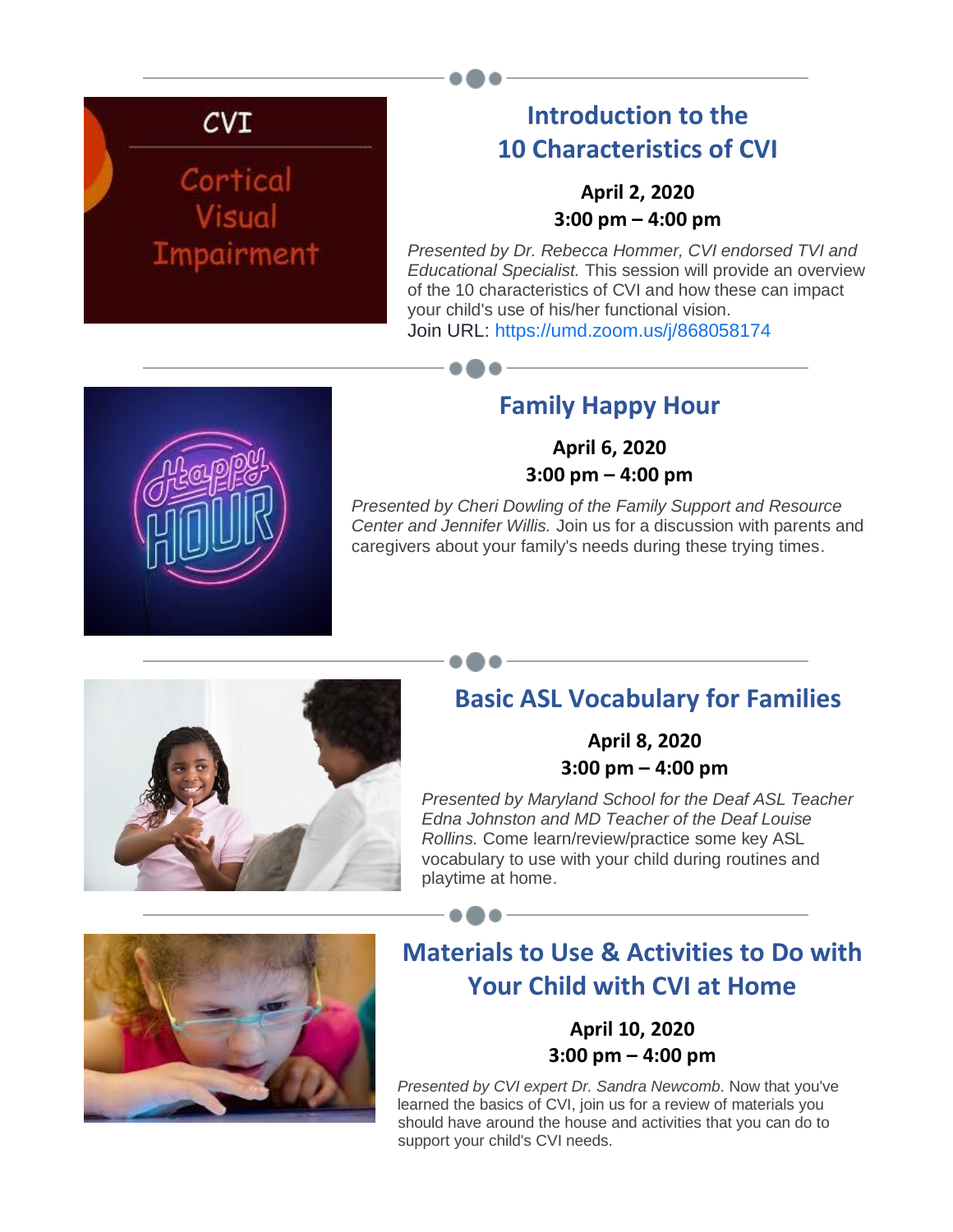

## **Normalizing Routines, Nurturing Resilience and Creating Memories**

#### **April 14, 2020 3:00 pm – 4:00 pm**

*Presented by Dr. Jeni Stepanek, Education & Technical Assistance Specialist.* Join this enlightening conversation with an award-winning author and advocate of family support, peace, and spirituality as we discuss coping with challenges and celebrating life.



# **Creating Storyboxes and Experience Books**

**April 16, 2020 3:00 pm – 4:00 pm** 

*Presented by Amanda Soper, AAC Specialist at St. Coletta School of Greater Washington.* Come discover how to create meaningful literacy experiences with your child through the use of storyboxes and experience books.



# **How to Use ABA in Your Home from Breakfast to Bedtimes**

**April 20, 2020 3:00 pm – 4:00 pm** 

*Presented by Kirsten Bade, (BCaBA) Program Consultant for Converge Behavioral Services, LLC.* Come learn the basic principles of Applied Behavior Analysis and how they can be implemented throughout your child's day to develop structure and routines amid the uncertainties of our current times.